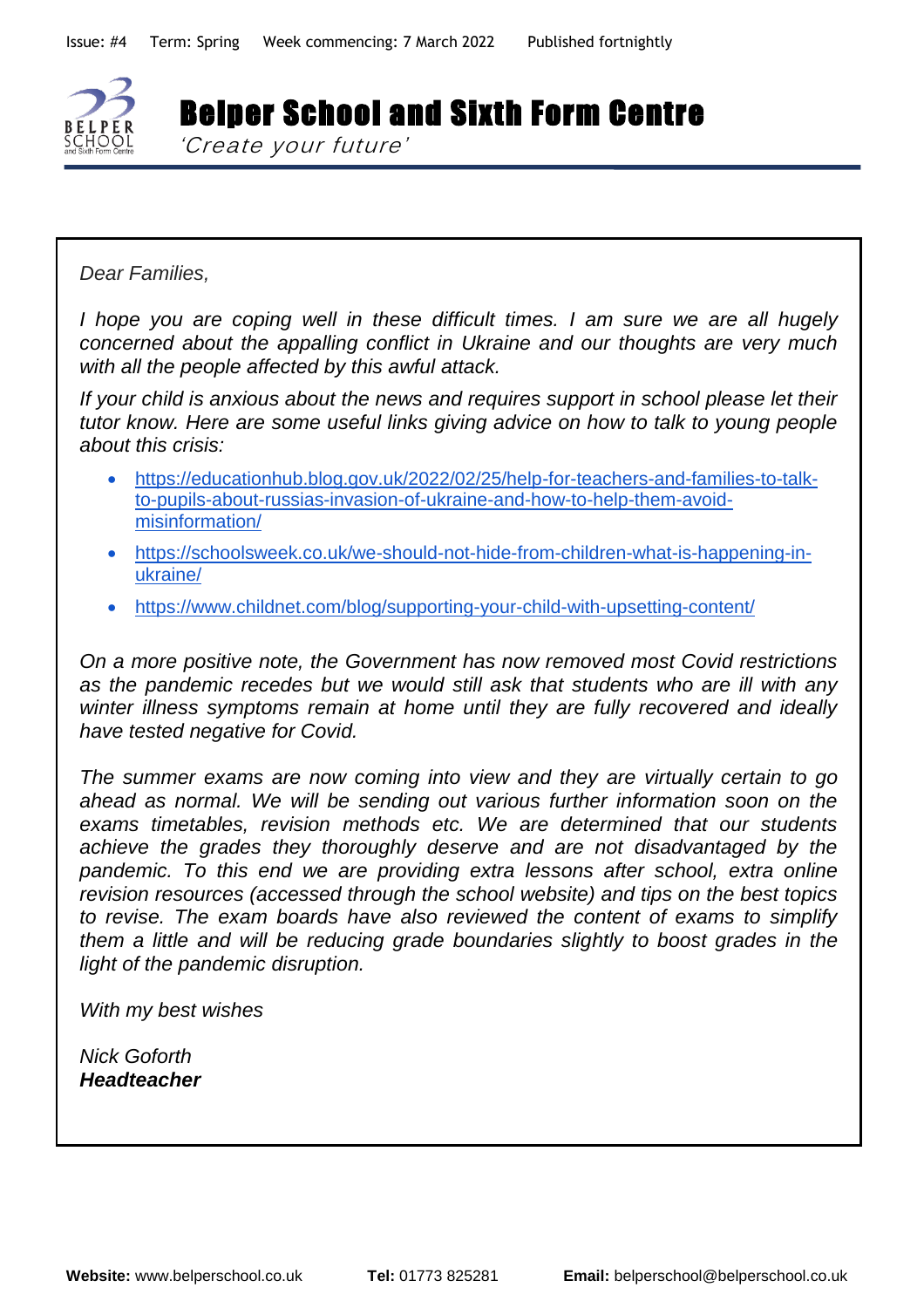#### **Enrichment Week 2022**

Unfortunately, due to a number of both practical and COVID related reasons we have taken the decision to cancel Enrichment Week during this academic year. This means that Tuesday 19 – Thursday 21 July 2022 will be normal school days. The last day of the academic year is the Extravaganza day on Friday 22 July 2022 which will end for students at 1.10pm.

However, Enrichment Week in 2023 is scheduled to go ahead as usual and will take place from Tuesday 18 – Thursday 20 July 2023. Staff are already looking at what plans they can make to offer some exciting activities for students at that time.

## **School Office notices**

#### **Covid-19 Update**

In line with Government guidance, we are no longer providing students with Covid-19 testing kits. Should test kits be needed, please order these online using the following link [www.gov.uk/order-coronavirus-rapid-lateral-flow](http://www.gov.uk/order-coronavirus-rapid-lateral-flow-tests?utm_source=24%20February%202022%20C19&utm_medium=Daily%20Email%20C19&utm_campaign=DfE%20C19)[tests?utm\\_source=24%20February%202022%20C19&utm\\_medium=Daily%20Email%20C19&utm\\_campaign=DfE%2](http://www.gov.uk/order-coronavirus-rapid-lateral-flow-tests?utm_source=24%20February%202022%20C19&utm_medium=Daily%20Email%20C19&utm_campaign=DfE%20C19) [0C19](http://www.gov.uk/order-coronavirus-rapid-lateral-flow-tests?utm_source=24%20February%202022%20C19&utm_medium=Daily%20Email%20C19&utm_campaign=DfE%20C19)

or you can visit your local pharmacy.

Any students testing positive for Covid-19 should continue to abide by the following guidance which has not changed.



*Children and young people with COVID-19 should not attend their education setting while they are infectious. They should take an LFD test from 5 days after their symptoms started (or the day their test was taken if they did not have symptoms) followed by another one the next day. If both these tests results are negative, they should return to their educational setting if they normally attend one, as long as they feel well enough to do so and do not have a temperature. They should follow the guidance for their educational setting.*

You no longer need to report any Covid-19 test results using the link on the school website; this will be removed shortly. However, it is really important to still notify us should your child test positive. You can do this by telephoning 01773 825281 and selecting option 1 for student absences. Alternatively, you can email using our main school email account which is: [belperschool@belperschool.co.uk](mailto:belperschool@belperschool.co.uk)

#### **Plastic Cups**

Student Reception and First Aid will no longer be providing students with 'take away' plastic cups for drinks. Students are encouraged to bring in their own water bottles/plastic cups which they can fill and re-fill at the water fountains situated around the school site. If parents could remind students to ensure they have water bottles/plastic cups in their bags ready for the school day it would be appreciated.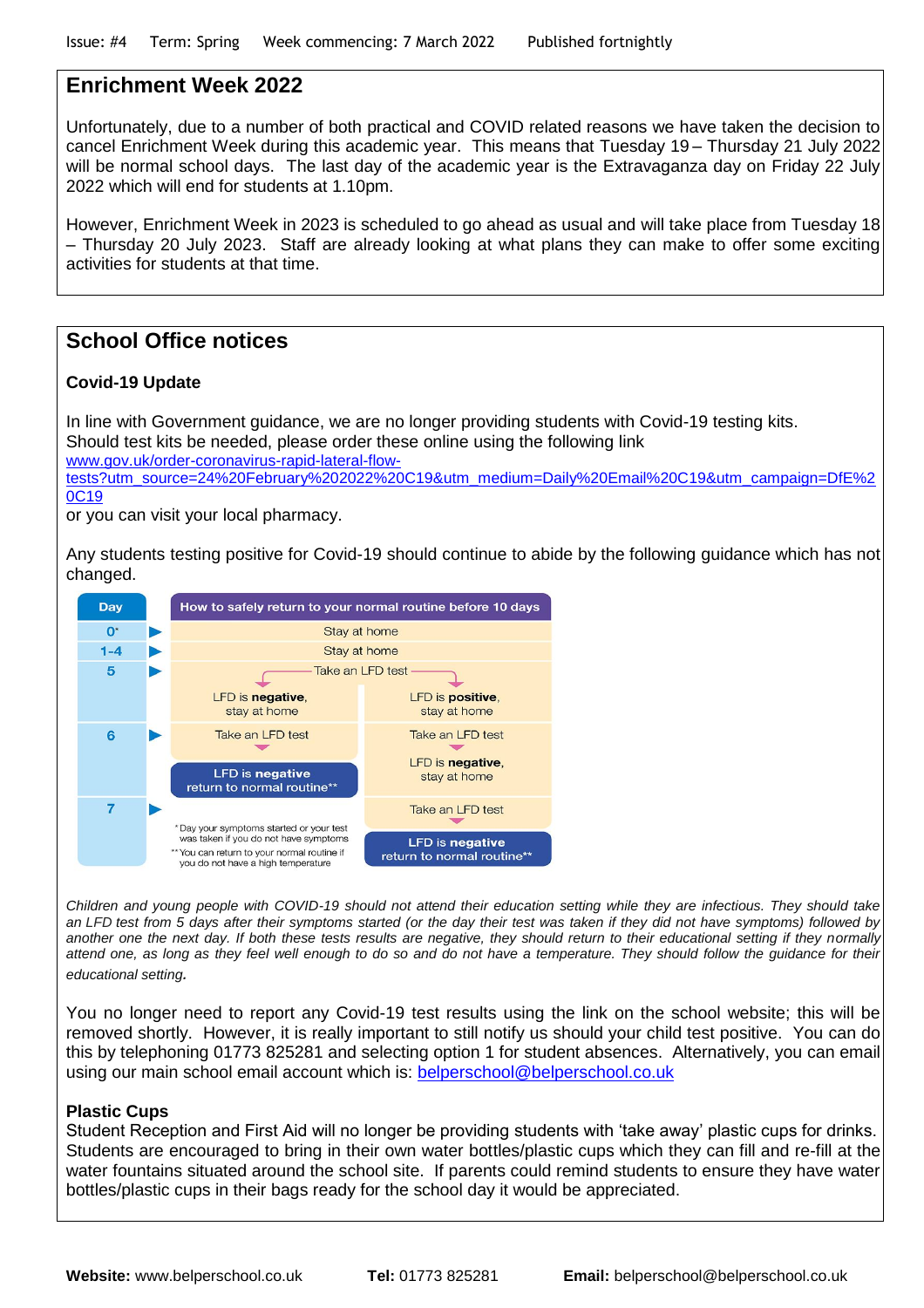## **Teenage Booster & Meningitis ACWY Year 9 plus Year 10/11 catch up session**

Just a reminder to check your emails for details of the above which also includes a catch-up session for Year 10 and Year 11 students. Belper School is hosting the sessions on Thursday 31 March 2022 on behalf of the School Immunisation Team.

For any queries relating to these vaccinations please contact the School immunisation team directly on: 01283 707178 or: 01246 252953. Any queries relating to non-receipt of the email, please contact the School Office on our usual number.

## **Reminder regarding the launch of Cloud School Parent Mobile App**

Following the launch of our new Cloud School Parent Portal we are pleased to announce that we have arranged for parents/carers to access their accounts via a mobile app. The app can be used alongside the full web browser version you currently use. Using the app you will have access to the same information available in the web version of Parent Portal but in a mobile friendly format.

The app is available to download from the Google Play Store or the Apple App Store.

Search for 'Cloud School Parent'

Look for the orange logo.

Install the app – you can't use it on tablet devices and/or smart phones.

The app is free of charge and has no in-app purchases options.

To ensure you have the correct app, please ensure that the developer is showing 'Advanced Computer Software Group' if using Google Play or 'Advanced Health and Care Ltd' if using the Apple Store. The app only supports the most recent and previous 2 versions of iOS and Android platforms.

Your username and password to log in to the Cloud School Parent app are the same as those you currently use to log in to Cloud School Parent Portal.

Please note that you can only use the Cloud School Parent app if you already have an active Parent Portal user account from the school. Please contact the school office if you do not currently have a Parent Portal account and we will send you the relevant information to enable you to register for one.



# **Homework Club**

Did you know we run a Homework Club in Learning Support? It's open to students in all year groups and includes free drinks and biscuits. The club runs every night from Monday to Thursday from 3.00pm to 3.30pm.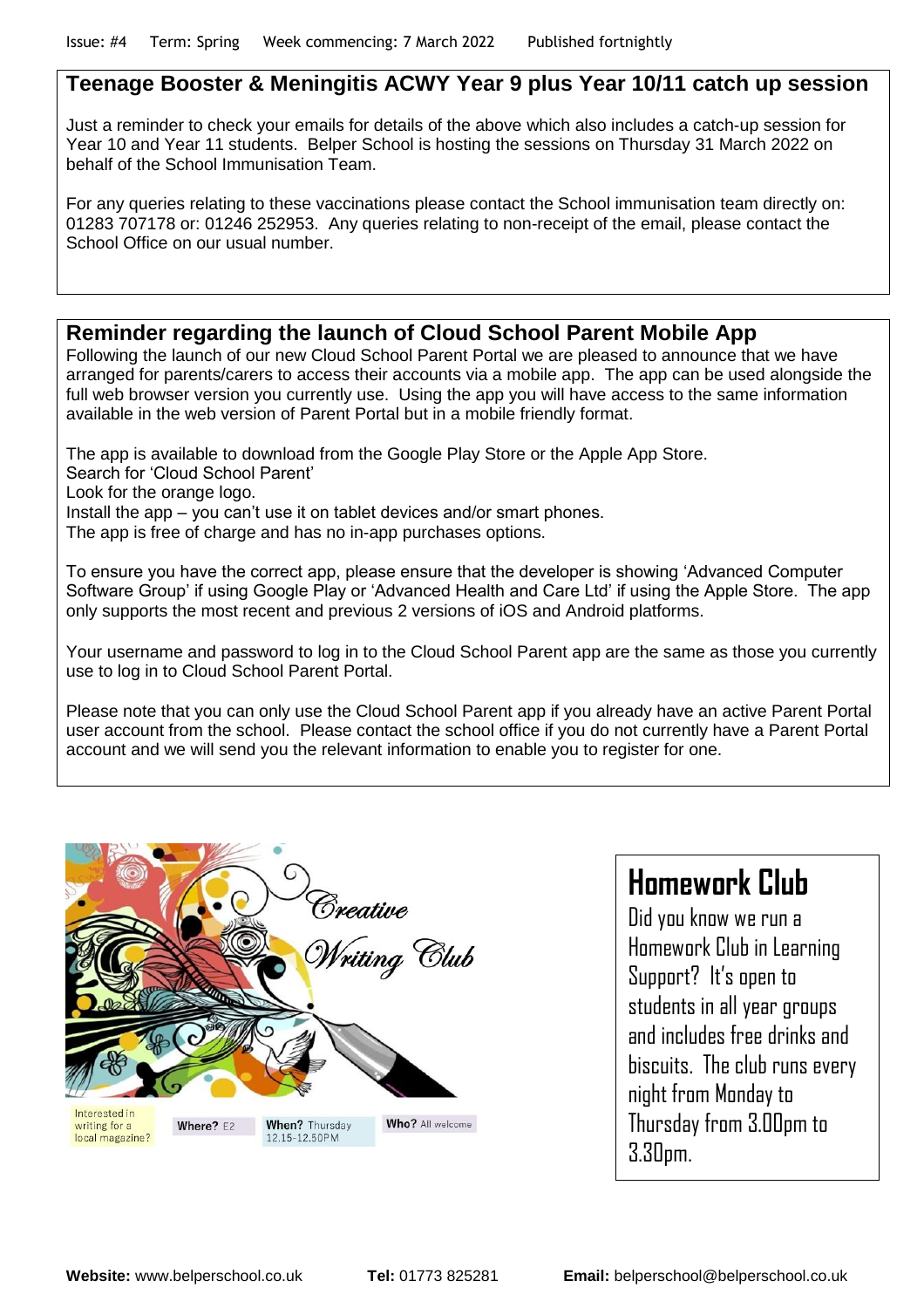#### **Remote Learning**

At Belper School and Sixth Form Centre, we take great pride in our online offer and strive to give our students the best possible provision when they are not able to come into school. This may be for illnesses, injuries or other reasons.

Our primary remote learning offer is delivered through Google Classroom where work is uploaded for all subjects. The links provided broadly follow the curriculum that is offered within school so that students do not fall behind while they are off school.

#### **Accessing the Work**

Students received an email inviting them to join the Remote Lesson class for their year group at the start of the year with instructions of how to access the work if they are absent from school.

The links to the Google Classrooms for each year group can be found on the school website in the Remote Learning Section. Click on the links below for each year group. Once in the class, students should click each subject to see the work. Please note that to see the whole list of subjects, students need to click 'view more' at the bottom of the page. *Note: the links below are accessible to students only.*

Year 7 Remote [Learning](https://classroom.google.com/w/Mzk3MzM1MzQ3NzMx/t/all) Year 8 Remote [Learning](https://classroom.google.com/w/Mzk3MzQ2MDIyNDA4/t/all) Year 9 Remote [Learning](https://classroom.google.com/w/Mzk3MzQ3ODg5MDU3/t/all) Year 10 Remote [Learning](https://classroom.google.com/w/MjI2ODEzODA4MTE3/t/all) Year 11 Remote [Learning](https://classroom.google.com/w/MzQ1Mjk0ODE5ODQ1/t/all)

Students should follow their usual timetable. Below are suggested times for lessons. These times are just a guide and we know it may not be possible for all students to follow the timings. They follow our usual day plan but are "rounded" a little to make the times easier to follow.

**Subject 1** 9.00am – 10.00am **Subject 2** 10.00am – 11.00am **Subject 3** 11.15am – 12.15pm **Subject 4** 1.00pm – 2.00pm **Subject 5** 2.00pm – 3.00pm

Please contact Matilde Warden, Deputy Headteacher, if you have any further questions.

## **Transport to attend a vaccination appointment at a Vaccination Centre**

**If you're struggling to get to your Covid vaccination appointment you can book a free return journey through Derbyshire County Council.**

If you don't have your own transport, can't get a lift, and can't use public transport, then their Active Travel team can help you with door-to-door transport to and from your vaccination appointment.

The parent or carer of the person attending the vaccination clinic can also travel for free. For example, the parent of a child aged 12 to 15, or a carer for the person being vaccinated.

You'll need to contact the Community Response Unit at least three working days before the vaccination appointment to allow sufficient time to book transport. You can call them on 01629 535091.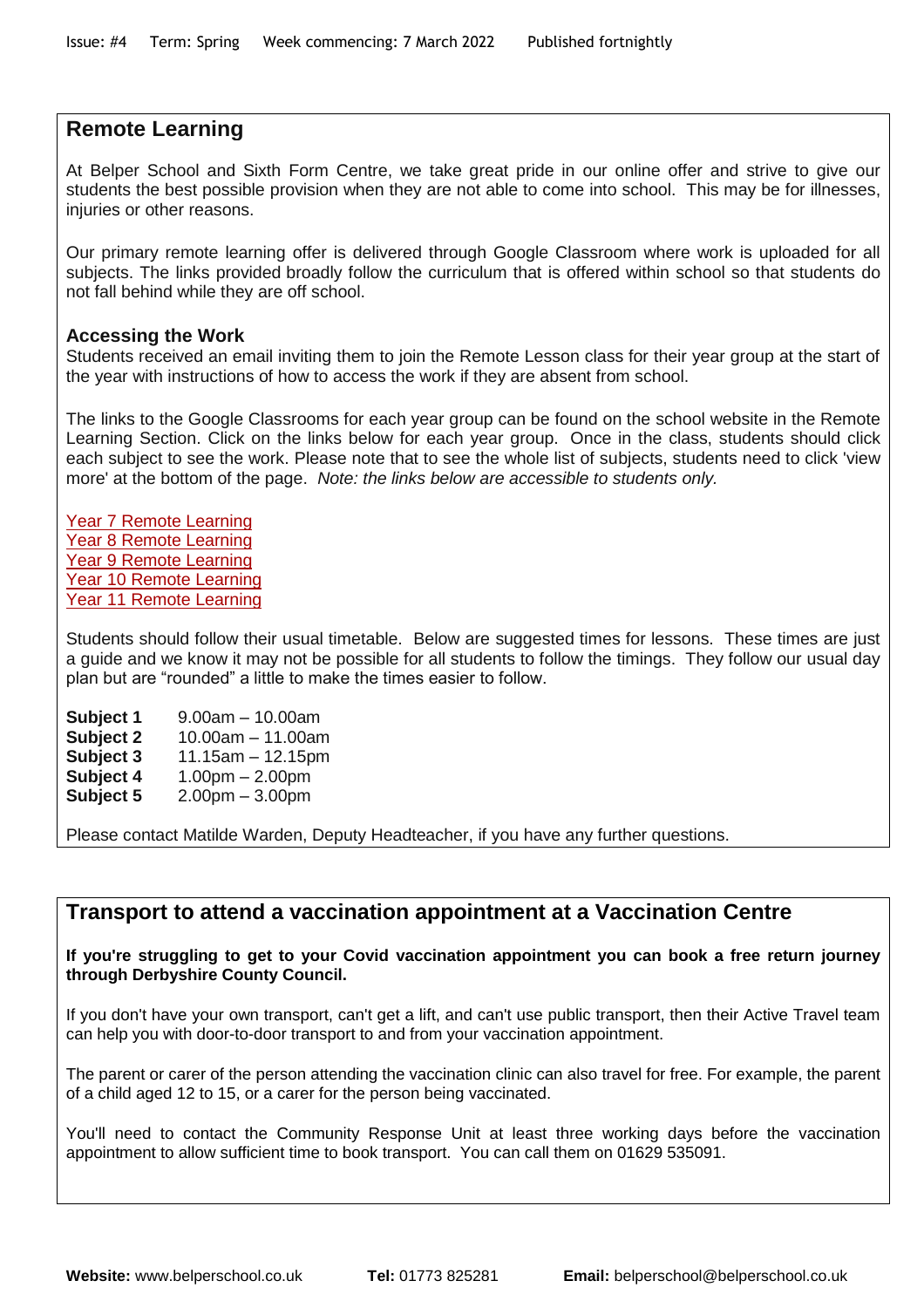#### **Year 9 Options at 14+ Process**

The Year 9 Options at 14+ Process has now begun. The process involves a number of events in the school calendar that will give both students and parents/carers the opportunity to carefully consider the options process and any option subjects. Please note the key dates outlined below. Additional information will follow about the Options Evening on 10 March which we intend to run as an in-person event if the COVID situation allows us to.

**Monday 7 March** – Students receive access to their Cloud School accounts.

**Thursday 10 March** - Options at 14+ Evening. It is anticipated that this will be an in-person event. There will be a presentation to parents/carers about the options process from a member of the Senior Leadership Team followed by subject displays with a further opportunity to talk to subject staff. Further details about this event will be made available shortly.

Friday 11 March – Options choice forms will be accessible to students through their Cloud School accounts.

**Friday 18 March** - Final deadline for Year 9 students to submit their options choice forms.

## **Upcoming dates**

**Thursday 10 March 2022** Year 9 Options at 14+ Evening (more information soon…)

**Thursday 31 March 2022**

Teenage Booster & Meningitis ACWY vaccinations for Year 9 plus Year10/Year 11 catch up session

#### **TERM DATES**

**Spring 2** 28 February to 8 April 2022

**Summer 1** 25 April to 27 May 2022

**Summer 2** 6 June to 22 July 2022

## **Students returning to school following an injury/operation**

A quick reminder that we need at least 24 hours' notice must be given to school if your child has had an injury/operation and is planning to return to school on crutches with a sling/cast, in a wheelchair, or with any other injury that may require a risk assessment. We will then contact you to arrange a meeting between yourselves, your child and school to ensure that we have the opportunity to:

- assess your child's requirements and make arrangements for them to safely access the necessary areas in school during lesson and social time
- discuss with you any aspects of the curriculum they are unable to participate in for the period of their recovery (such as PE or Drama) and make alternative arrangements for them to study/be supervised as appropriate
- ascertain whether your child requires any medication/pain relief whilst at school and complete the appropriate documentation
- ensure your child is aware of what action they need to take in the event of an emergency

As students may not be able to return to school until this meeting has taken place, we would appreciate parents/carers giving us as much notice as possible.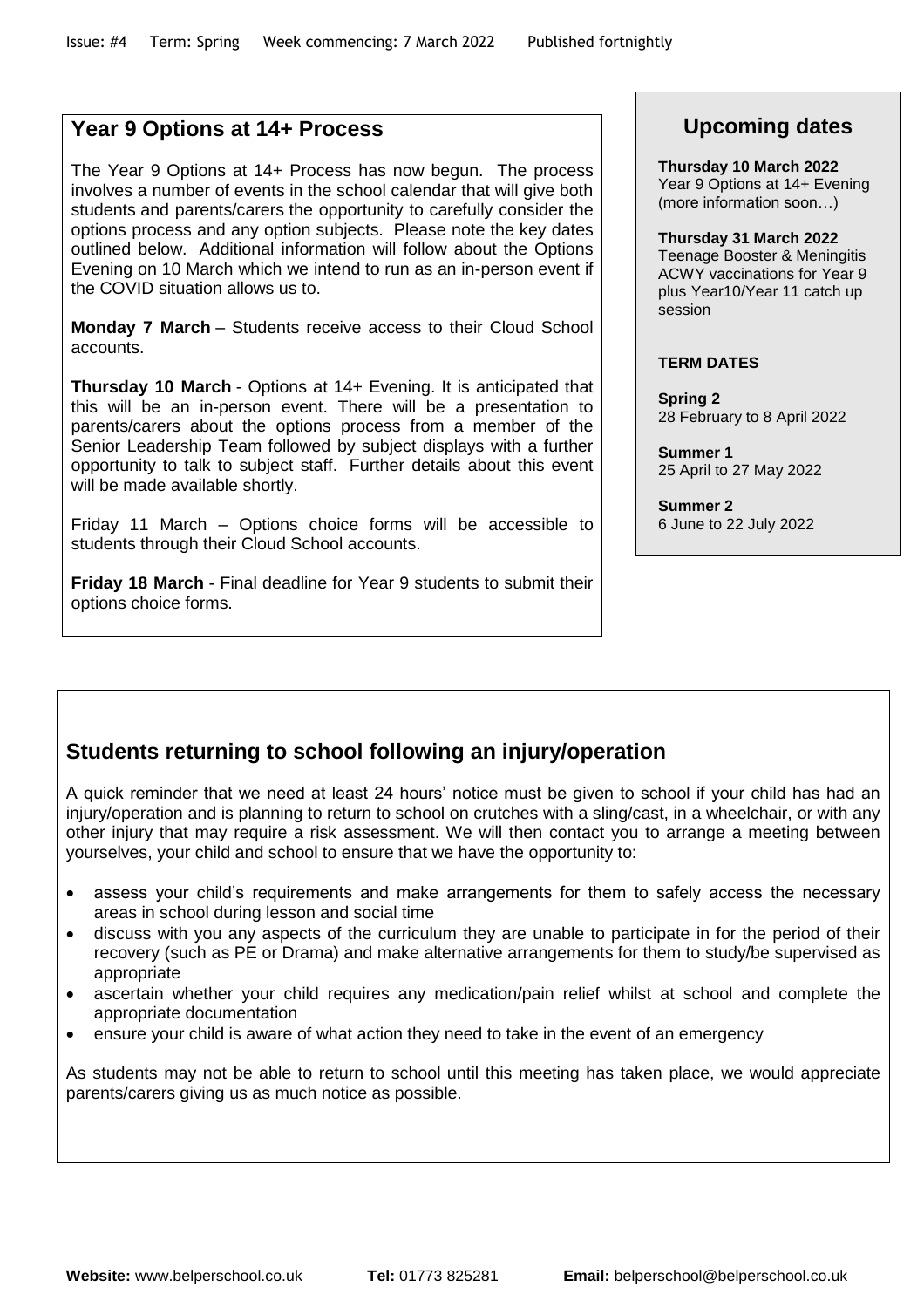## **PE news & information**

Here are a few reminders and messages from the PE faculty:

1. Piercings - students and parents/carers are reminded that Belper School is required to enforce Derbyshire County Council policy on this matter. All piercings have to be removed for PE. In the event that a student cannot remove a piercing within the first six weeks of the piecing taking place, tape can be worn for non-contact activities. Students in this situation need to take responsibility for bringing and applying their own tape. Students with taped-up piercings may not take part in activities where there is potential for contact with an opponent, whether their piercings are taped up or not. Sports in this category are football, netball, handball, basketball, rugby and hockey. For these sports students with taped-up piercings will take part in the skills and practices then will take part in alternative activity while their class-mates are playing a game. The PE faculty strongly recommends Easter as a good time to get piercings as all summer activities are safe to participate in with ears taped up.

2. Any old football boots??!! If you have any old football boots, trainers or any other old sports kit at home gathering dust, feel free to pass it on to the PE faculty. There is usually someone is grateful to borrow a pair of boots or trainers when they have forgotten or misplaced their own.

3. New clubs programme - the new programme, which is fairly similar to the old one, has been confirmed. Students are encouraged to get involved as much as they can. The clubs on offer at school are especially important for students aspiring towards examination PE success. There will often be other sessions organised to fit in around after-school fixtures and these will be communicated to students via google classroom. The programme is available to view on the website by [clicking here.](https://www.belperschool.co.uk/?page_id=3133)

4. Mouthguards - Now we are back to normal with the sports we are covering in PE lessons, the PE faculty would like to remind all students and parents that mouthguards are strongly recommended for hockey and rugby. Please ensure the 'boil and bite' process to mould the mouthguard to fit takes place at home under the supervision of an adult prior to the mouthguard being needed in school.

5. Shinpads - Shinpads are compulsory for hockey, football and rugby and must be worn in conjunction with long black football socks for these three sports.

6. Fixtures - Well done to the many students who continue to represent the school.

The under 14 girls are through to the next round of the county cup football after victory over West Park. Not so fortunate were the under 16 boys who went out on penalties after a 1-1 draw in the sleet and snow at Highfields (Matlock) last week.

Well done to the boys and girls in years 7 and 8 who have played their first competitive basketball matches in the past couple of weeks - keep up the training as there are more fixtures on the horizon. Also, the return of the light nights will see a return to football and netball activities, so students need to keep up to date on google classroom to know when these opportunities arise.

7. Just a reminder of our kit supplier's details if any new kit is needed through the year: [www.loopwear.co.uk](http://www.loopwear.co.uk/)

#### **Foreign Language Spelling Bee competition**

On 14 February 2022, seventeen Year 7 students took part in the school final of the Spelling Bee, having won the Stage 1 competition in their classes in December. They had to learn 150 words and how to spell each word in either German or French. The competition involved translating and spelling as many words correctly in one minute as they could. The standard was very high. Huge congratulations to Ruby, Hope and Isobel who will now represent Belper School at the Regional Final later this month.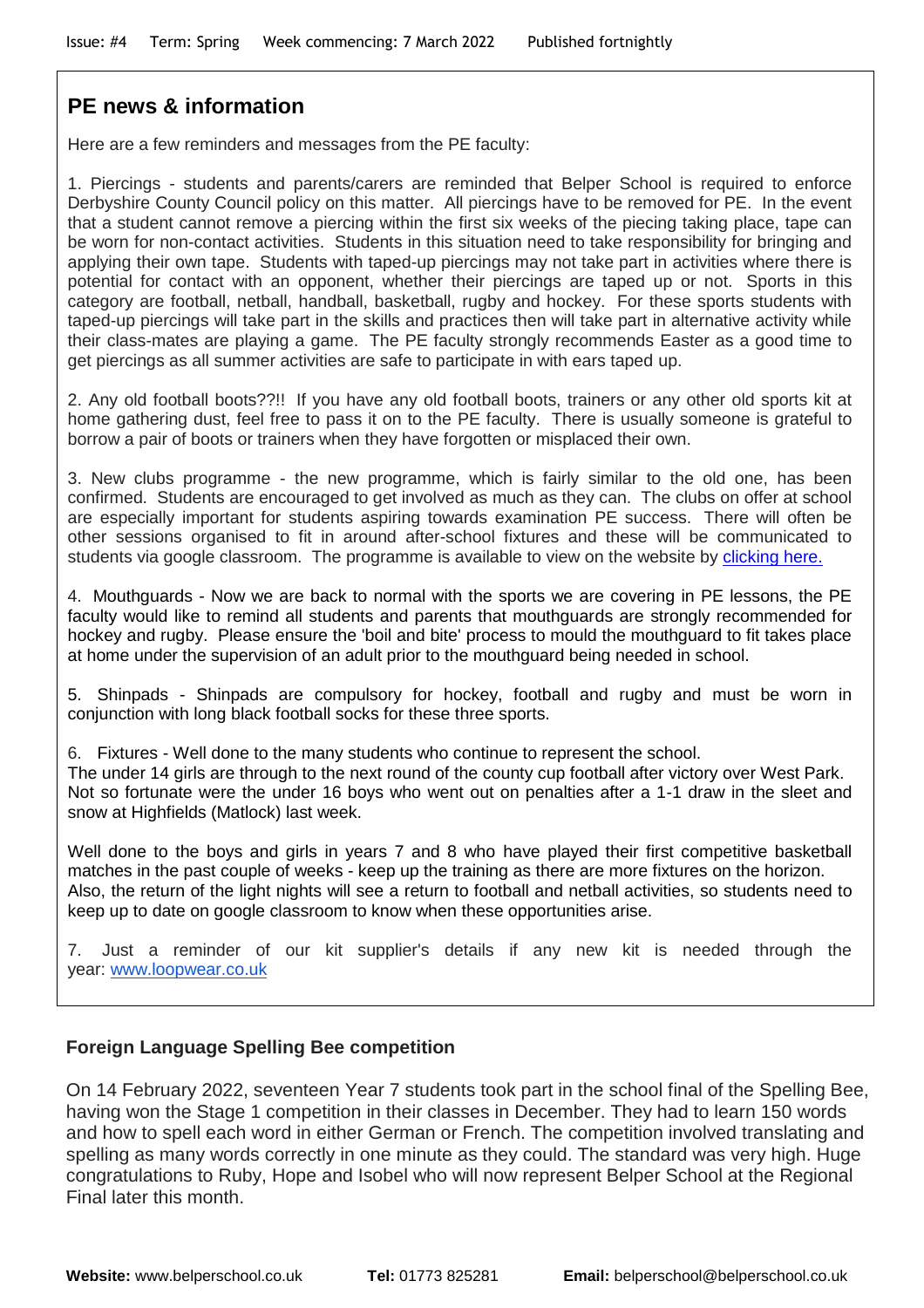## **Can you help us develop our local history units of work?**

We are looking to continue developing our local history units about the school and the local area in the industrial period. If you have any documents about the school, such as timetables or reports from the 1970's, 1980's, 1990's or even early 2000 and are willing to share good copies then that would really be appreciated. We would love to compare these to see how things have changed. Or if you have any knowledge about Belper and the mills during the industrial period, that could help us develop our Year 8 and GCSE units, comparing the local and the national, then please get in touch. [swg@belperschool.co.uk](mailto:swg@belperschool.co.uk)

## **Applications for College and Sixth Form**

Students in year 11 should now have applied / be actively applying for 6th Forms / Colleges (if your preference is an apprenticeship we strongly recommend that you apply for a full time education course as a backup)

Derby College have the following open evenings coming up

**The Roundhouse Thursday 10 March 2022 5.00pm - 7.00pm** <https://www.derby-college.ac.uk/event/the-roundhouse-open-day-3/>

Come along to The Roundhouse Virtual Open Evening for advice and guidance on the following subjects:

- Apprenticeships (including Hospitality & Catering)
- Brickwork plus groundworks
- Business Leadership & Management
- Carpentry & Joinery
- Childcare
- Electrical Installation
- Employer Academies / Work Experience
- Engineering
- Hair & Beauty
- Health
- Inclusion Curriculum (for students with Learning Difficulties/Disabilities)
- LEXIS
- Motor Vehicle
- Painting & Decorating / Plastering / Wall and Floor Tiling
- Plumbing & Gas Training
- Professional Construction
- STEPS
- Teacher Training, Coaching and Mentoring
- Travel & Tourism (including Cabin Crew)

PLUS: You can find out all about our exciting new T Level courses.

T Levels are 2-year courses that follow GCSE's and are equivalent to 3 x A Levels. You will spend 80% of your time in the classroom and 20% of your time on a 45-day work placement to give you the skills and knowledge that employers are looking for.

*continued on next page …*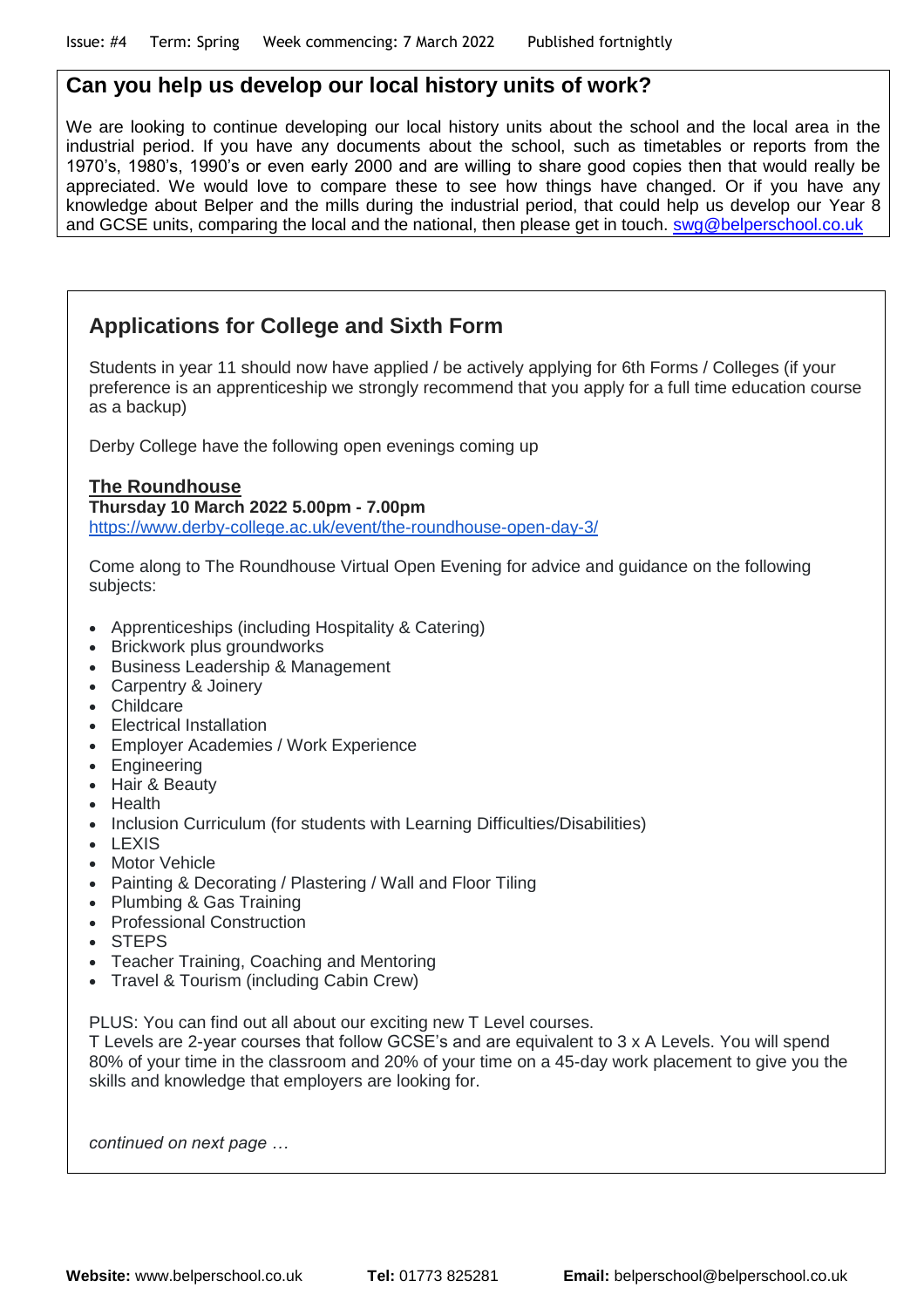#### **Broomfield Hall Wednesday 27 April 2022 5.00pm - 7.00pm**

Come along to the Broomfield Hall Virtual Open Evening for advice and guidance on the following subjects:

- Agriculture
- Animal Care
- Apprenticeships
- Arboriculture
- Conservation & Countryside
- Construction (Groundworks)
- Employer Academies/Work Experience
- Equine
- Floristry
- Horticulture
- Inclusion Curriculum (for Students with Learning Difficulties/Disabilities)
- Public Services and Security
- Sport

PLUS: Get information on our Higher Education/University Level courses in Land based, Sport and Public Services & Security.

#### **Confetti - Nottingham**

We're a specialist creative industry institute part of [Nottingham](http://confetti.ac.uk/about-confetti-nottingham/confetti-and-ntu/) Trent University and our Creative Quarter campus is home to the very best technology, studios and equipment, industry-connected tutors and over 2000 passionate and committed students. Our graduates go on to careers in music, gaming, TV, film, live events, graphic design and many more.

At Confetti, we offer courses at varying levels to suit a range of academic abilities, but what unites all our students and tutors is their passion for creative technology. We then use our skills, experience and industry links to help turn that passion into real job options. Find out more by discovering our range of college [courses,](https://confetti.ac.uk/college-courses-nottingham/) [foundation](https://confetti.ac.uk/degree-courses-nottingham/) and three-year honours degrees, and [postgraduate](https://confetti.ac.uk/postgraduate-degrees-nottingham/) degrees or coming along to an [open](http://confetti.ac.uk/open-day/) day.

# **ecisio**

Decisionz e-zine is the local careers and advice magazine for young people aged 14-18 across Nottingham and Derbyshire. It's distributed three times a year in September, January and May and is jam-packed with top tips, useful information and local opportunities.

The Spring 2022 E-Zine is now available.

You can go to the Decisionz website and view the latest e-zine by going to <https://www.decisionz.co.uk/view-e-zines>